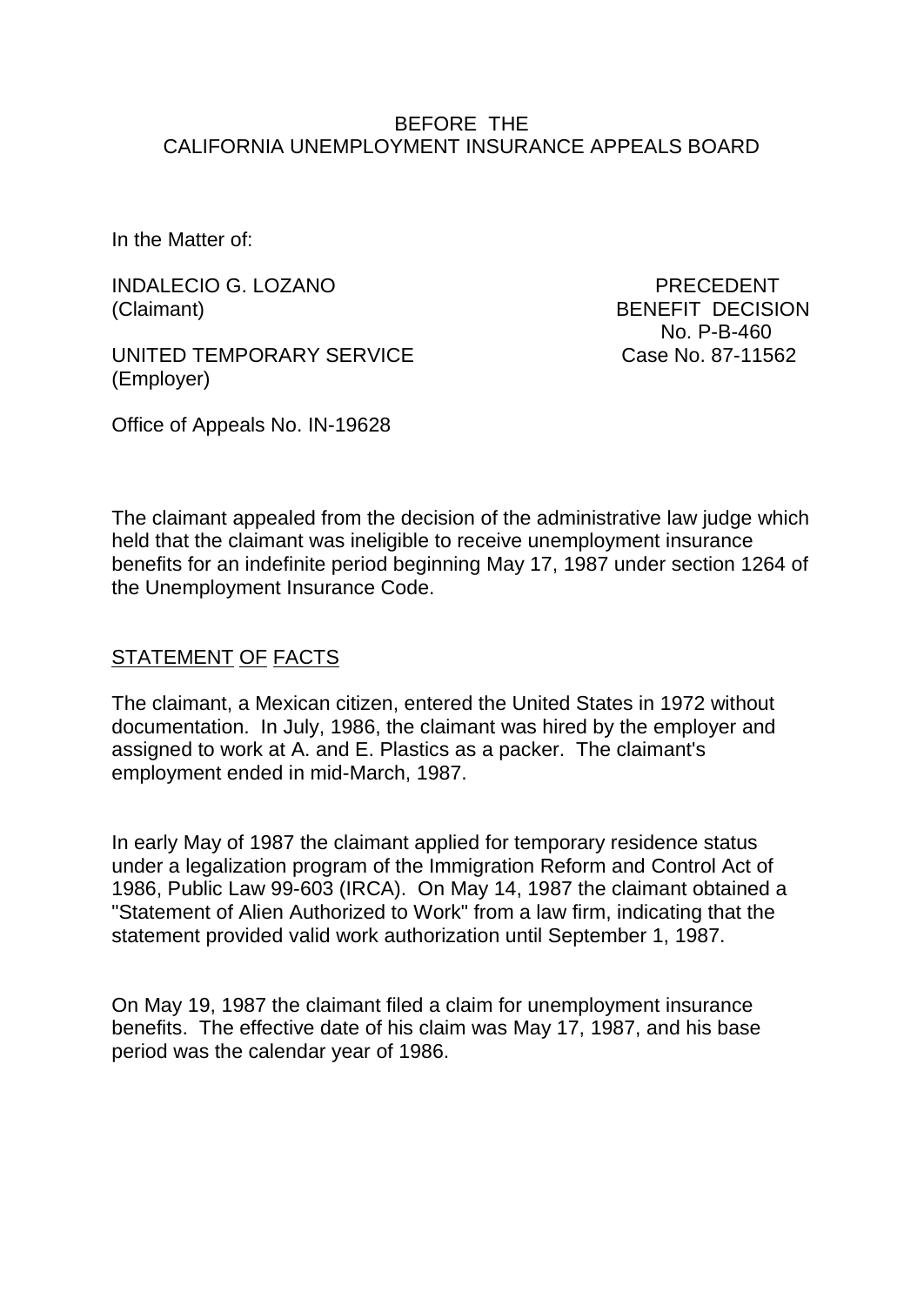On May 28, 1987 the employer filed a response to the claim questioning the claimant's eligibility for benefits under section 1264 of the code. Thereafter, the Department issued a determination indicating that the claimant was ineligible to receive benefits under section 1264 of the code beginning May 17, 1987 and continuing throughout the benefit year.

On July 7, 1987 the claimant received authorization from the Immigration and Naturalization Service (INS) to remain in the United States pending legalization of his status pursuant to his application for legalization.

# REASONS FOR DECISION

Section 1264 of the code provides in part that unemployment compensation benefits shall not be payable on the basis of services performed by an alien unless at the time the services were rendered the alien (1) was lawfully admitted for permanent residence, (2) was lawfully present for purposes of performing such services, or (3) was permanently residing in the United States under color of law. Section 1264 is based upon a parallel provision of the Federal Unemployment Tax Act, 26 USC 3304(a)(14)(A).

The Department of Labor has interpreted the term "lawfully present for the purposes of performing services" to include those who are authorized by federal law to work regardless of their status (Unemployment Insurance Program Letter 1-86 dated October 28, 1985). The Department of Labor has also pointed out that the framers of 26 USC 3304(a)(14)(4) did not intend the State Employment Service Agencies to become immersed in the details of immigration law. Rather, these agencies should rely upon the INS to validate an alien's right to work or remain in the United States.

The claimant, who entered the United States as an undocumented person in 1972, did not satisfy any of the provisions of section 1264 of the code during the base period of his claim other than to the extent that some provision was satisfied by virtue of his eligibility and subsequent application for legalization under IRCA. Accordingly, we must decide whether the claimant's application for legalization renders him lawfully present for purposes of performing employment or permanently residing under color of law, as of:

- (1) the date his status was changed by INS,
- (2) the date he applied for legalization,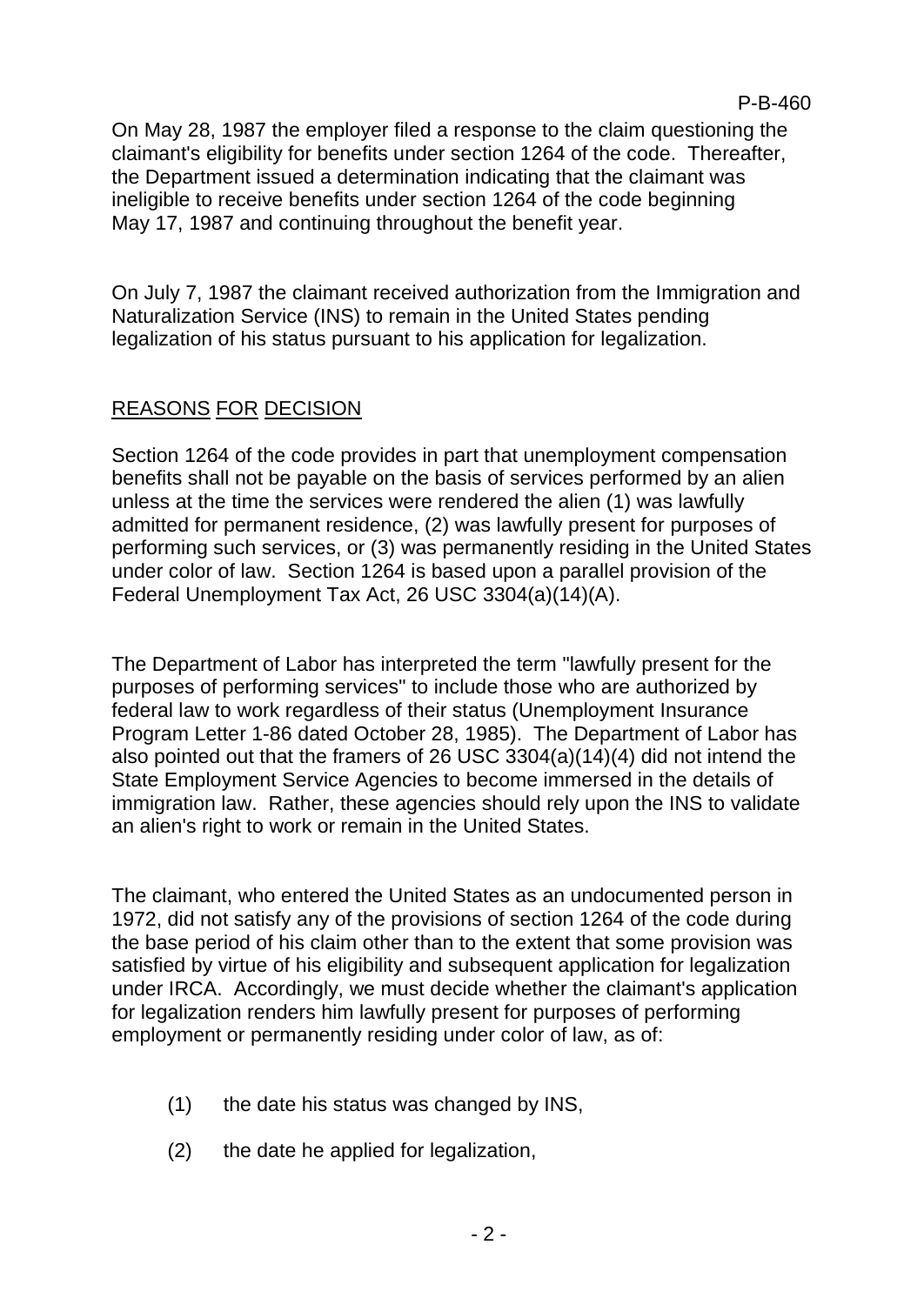- (3) March 23, 1987, being the date that a stipulation was entered into with Catholic Social Services covering a class of aliens which would include the claimant,
- (4) November 6, 1986, which is the effective date of IRCA,
- (5) the date that IRCA requires that an alien must have entered the United States in order to be eligible to apply for legalization, which is January 1, 1982,
- (6) the date the claimant entered the United States in 1972, or
- (7) some other date.

We will first discuss IRCA in general. This federal law took effect on November 6, 1986, and makes it unlawful for employers to hire, recruit, refer or continue to employ unauthorized aliens and provides for a comprehensive program of employer sanctions for hiring unauthorized aliens or failing to screen prospective employees. Section 101(a)(3) of IRCA is a grandfather clause which provides that IRCA's amendment to the Immigration and Nationality Act (Act) making it unlawful to hire, recruit, or refer unauthorized aliens shall not apply to individuals employed by the employer prior to the enactment of IRCA, November 6, 1986. IRCA also establishes a two-step legalization program for aliens who have resided in the United States unlawfully since 1982, provides for reform of legal immigration, and includes a new program for special agricultural workers.

Under section 201 of IRCA temporary lawful residency shall be granted any alien who qualifies and makes timely application during the twelve-month period designated by the Attorney General. An alien granted temporary lawful residence will be allowed to subsequently adjust her or his status to that of an alien lawfully admitted for permanent residence upon meeting specific requirements and upon applying during the one-year period beginning with the nineteenth month after the alien was granted temporary residence status. An alien must have had continuous unlawful residence in the United States since before January 1, 1982 in order to qualify for this legalization program. Currently, under INS regulations the status of an alien whose application for temporary residence status is approved shall be adjusted to that of a lawful temporary resident as of the date indicated on the application fee receipt (8 CFR Part 254a.2(s) (1987)).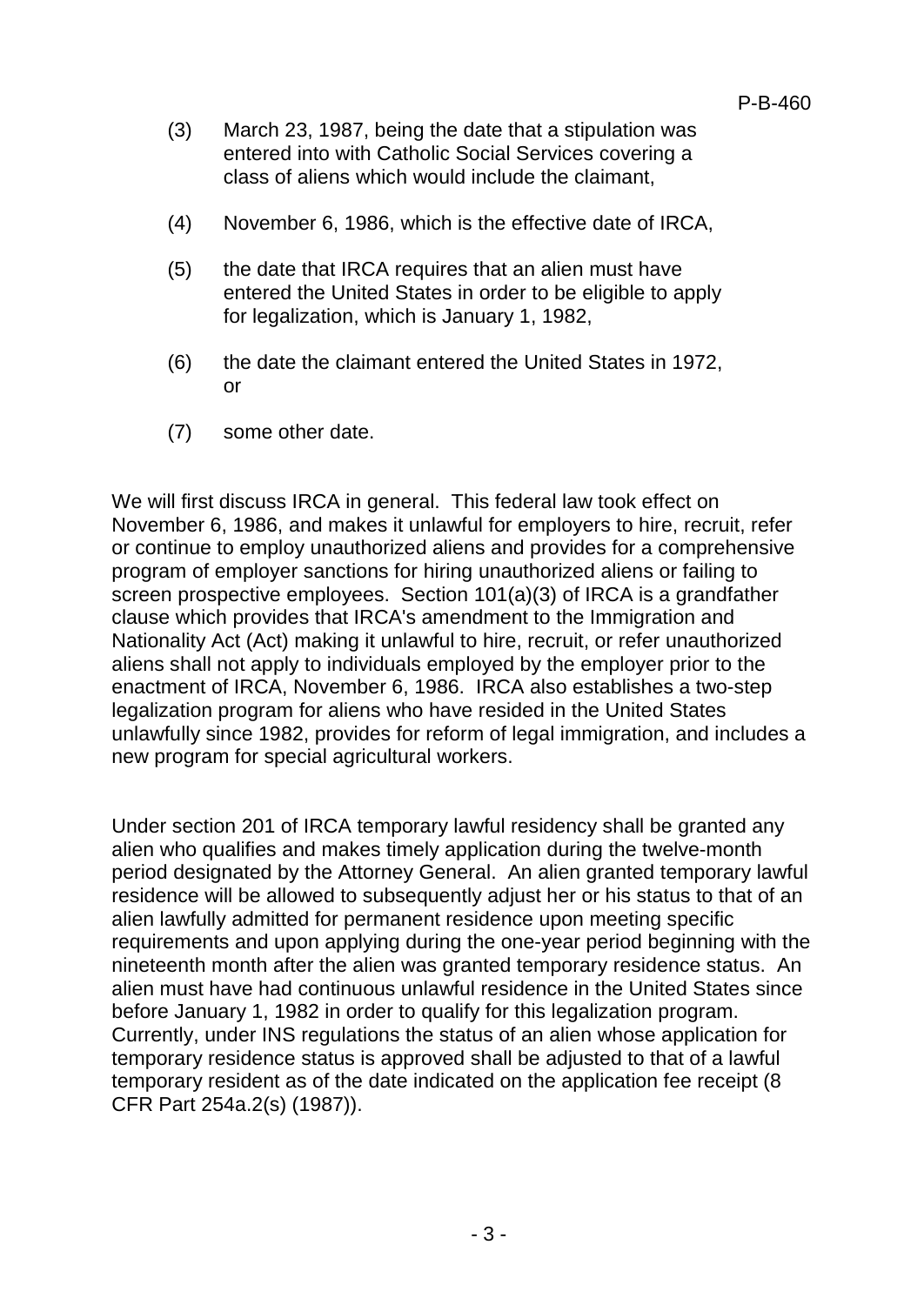May 5, 1987 was established by the Attorney General as the beginning date for the application period for legalization. Section 245A(e) of the Act states that after the effective date of IRCA and prior to the beginning of the application period, an alien apprehended by INS who could establish a prima facie case of eligibility to have her or his status adjusted to a temporary resident could not be deported and had to be granted employment authorization. Such an alien must then apply for readjustment within the first 30 days of the application period Further, an alien may not be deported and must be granted employment authorization pending a final determination of alien status if the alien presents a prima facie application for adjustment of status to temporary resident during the application period, which expires May 4, 1988.

On March 23, 1987 a stipulation resolved some of the claims raised in Catholic Social Services, Inc. v. Meese, Cv. No. S-86-1343. The stipulation arose in part due to a claim that INS's denial of employment authorization to aliens eligible for legalization violated the provisions of the Act which state that aliens may not be deported and must be granted employment authorization prior to the application period under IRCA and pending a final determination of status under IRCA. Under the stipulation the INS agreed to advise employers by way of an amended brochure that they are entitled to ask unauthorized aliens if they qualify for legalization under IRCA and intend to apply for legalization and work permits. If both of these questions are answered affirmatively, the alien is authorized to work and the employer is entitled to hire the alien without fear of penalty until September 1, 1987. This agreement has been referred to as the special rule.

The special rule was formally noticed by INS in the Federal Register (52 Fed. Reg. 16205). The INS also issued a Handbook for Employers (M-274(587)), of which we take official notice pursuant to Title 22, Code of Regulations, section 5110. Although the Handbook advises employers that they are not required to verify the status or complete the form I-9 (the INS form developed for verifying persons who are eligible to work in the United States) for employees hired before November 7, 1986, it does state that employers may hire or continue to employ employees who attest on the form that they have applied or intend to apply for legalization.

We will now consider the effects of IRCA on this claimant for purposes of his eligibility for unemployment insurance. The administrative law judge relied on section 245A(h)(1) of the Act which states that, unless otherwise specifically provided, an alien in temporary lawful residence status shall not be considered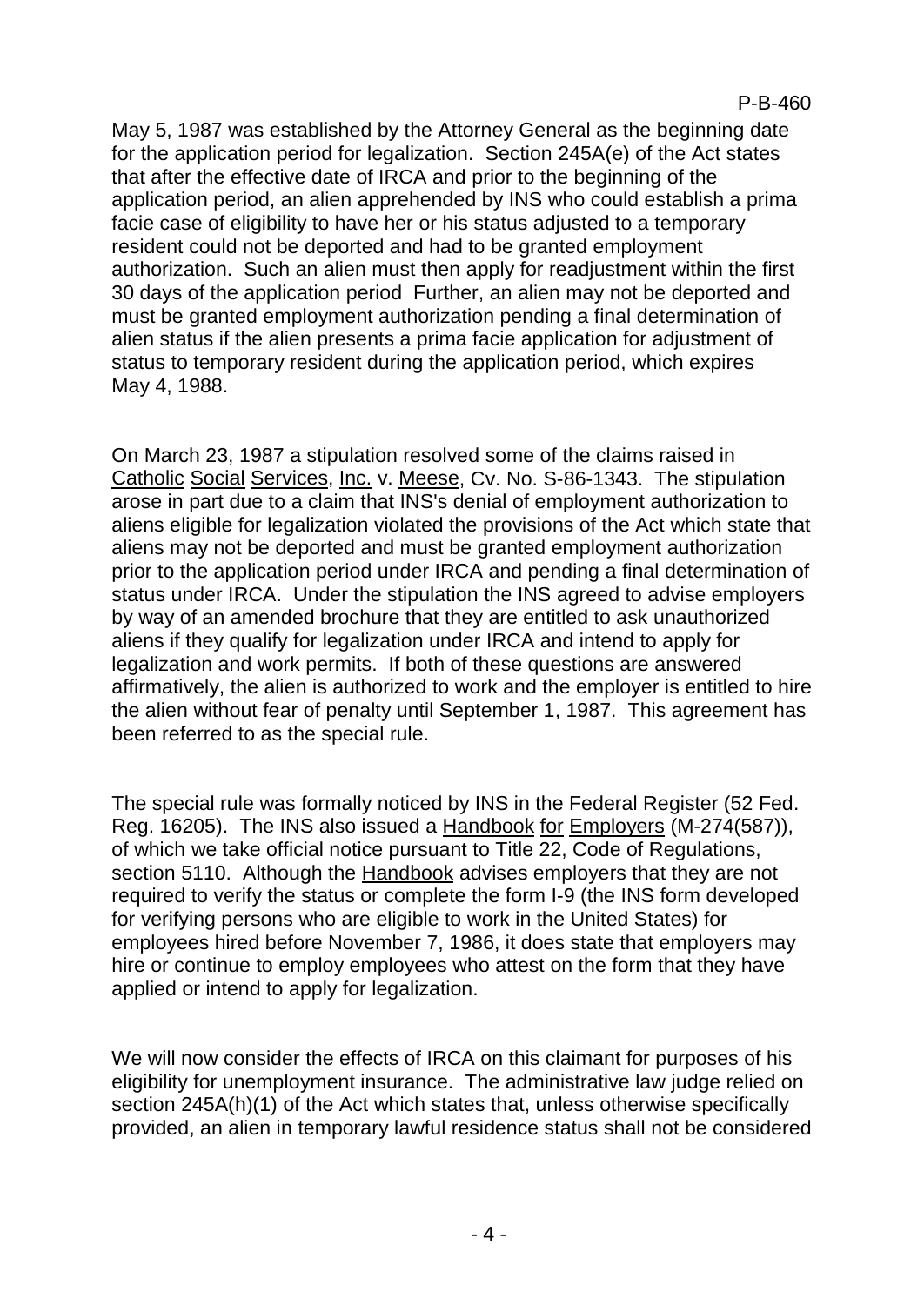for purposes of any law of a state or political subdivision providing for a program of financial assistance to be permanently residing in the United States under color of law. Based upon this provision, the administrative law judge determined that the claimant was ineligible for benefits under section 1264 of the code. The Department has conceded that this subsection does not apply.

Section 245A(h)(1) relates solely to programs of financial assistance. The Act defines these programs as those which provide for cash, medical, or other assistance designed to meet the basic subsistence or health needs of individuals, that are generally available to needy individuals and which receive funding from state or local government. Because unemployment insurance is an insurance program not based upon need, we do not then believe that it qualifies as a program of financial assistance.

On appeal to this Board the claimant's representative presents arguments to support two different effective dates which might be used to establish what wages earned in the claimant's base period could be used to support a claim for benefits under section 1264. The first argument we address is that section 201 of IRCA operates to retroactively adjust the status of a legalization-eligible individual to that of an alien lawfully admitted for temporary status as of January 1, 1982. This section requires the Attorney General to adjust the status of an alien to that of an alien lawfully admitted for temporary residence if the alien makes a timely application and meets specified requirements. The argument is that because the alien's status is adjusted to "lawfully admitted," the change in status relates back to the time that IRCA requires that the alien must have entered the United States. This date is January 1, 1982. As support for this argument the claimant's representative relies upon a House Report which sets forth increased estimates for unemployment compensation costs for newly legalized alien workers. It is argued that if Congress did not intend for legalized aliens to receive unemployment benefits in fiscal year 1987 it would not have estimated the cost of providing such benefits.

To support the argument that IRCA operates to make the claimant lawfully present or permanently residing under color of law after January 1, 1982, analogy is made to the plaintiff in Holley v. Lavine, 553 F.2d 845. In that case an alien with six minor children born in the United States seeking Aid to Families with Dependent Children benefits received a letter from an INS official indicating she would not be deported at least until her children were no longer dependent upon her. She was found to be permanently residing under color of law. The claimant is cast in a similar light as Congress, by way of IRCA, has acknowledged his presence as of January 1, 1982 and, it is argued therefore, granted its permission retroactively for the claimant to reside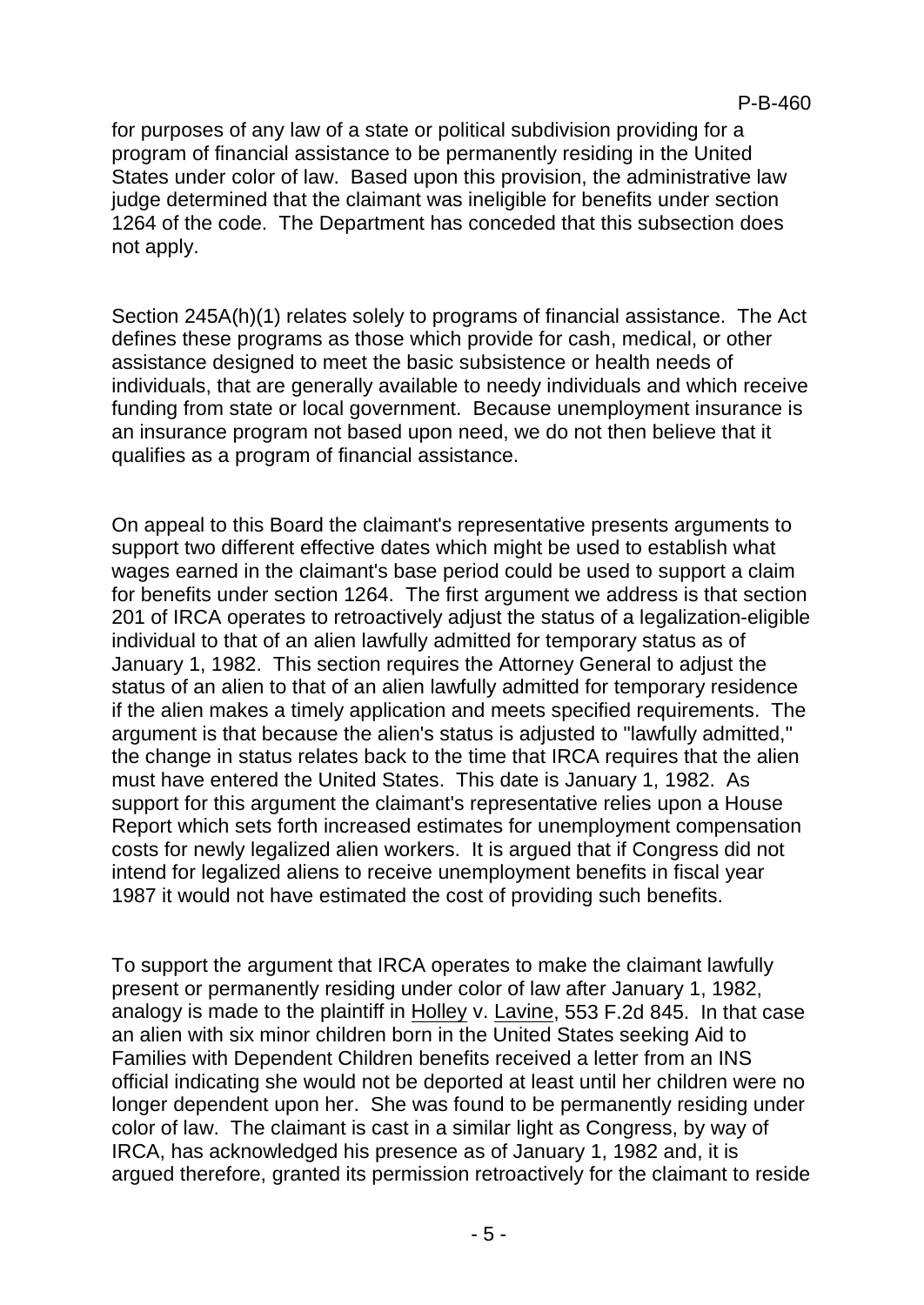in the United States since that time. The logical extension of this argument is that if Congress intended the status of the admission to the United States to change, it should change at the time of the illegal admission. In this case, that would be 1972. Such an interpretation is not supported by direct language in IRCA and would be in conflict with the regulation adopted by INS which expressly provides that the status of an alien whose application for temporary residence status is approved shall be adjusted as of the date indicated on the application fee receipt. In light of this regulation and the fact that ICRA contains no specific language regarding retroactivity of the change in status, we do not find a basis to support the contention that the claimant was permanently residing under color of law or lawfully present as of January 1, 1982.

The claimant's representative further argues that the claimant was permanently residing under color of law or lawfully present for purposes of performing services as of November 6, 1986, which is the effective date of IRCA. We agree that the provisions of IRCA support a finding that the claimant was lawfully present for purposes of performing services as of the effective date of IRCA. As set forth above, IRCA provides for a stay of deportation and mandatory work authorization prior to the May 5, 1987 beginning of the application period for aliens who could establish a prima facie case of eligibility for temporary residence status as well as during the application period for aliens who present a prima facie valid application for temporary residence status. Based upon these provisions, we find the claimant was authorized to work as of the effective date of IRCA. Furthermore, this claimant had been employed by the employer prior to the effective date of IRCA, and thus pursuant to the grandfather clause at section 101(a)(3) of IRCA was permissibly employed as of the effective date of IRCA. Therefore we conclude the claimant was lawfully present for purposes of performing services as of the effective date of IRCA based upon his eligibility to have his status adjusted by IRCA and by his subsequent timely application for temporary resident status.

On appeal to this Board the Department contends the claimant had no change in his status until he filed an application for temporary residence status and therefore, because this was after the time of his base period, none of the wages earned by the claimant during the calendar year 1986 could be used to support a valid claim. The Department further argues that the claimant was not covered by the special rule created by the stipulation reached in the Catholic Social Services case discussed above and therefore there is no basis for allowing the claimant to use wages earned as of November 6, 1986 to support a valid claim. We disagree and find that in fact the special rule supports our prior finding that the claimant and others so situated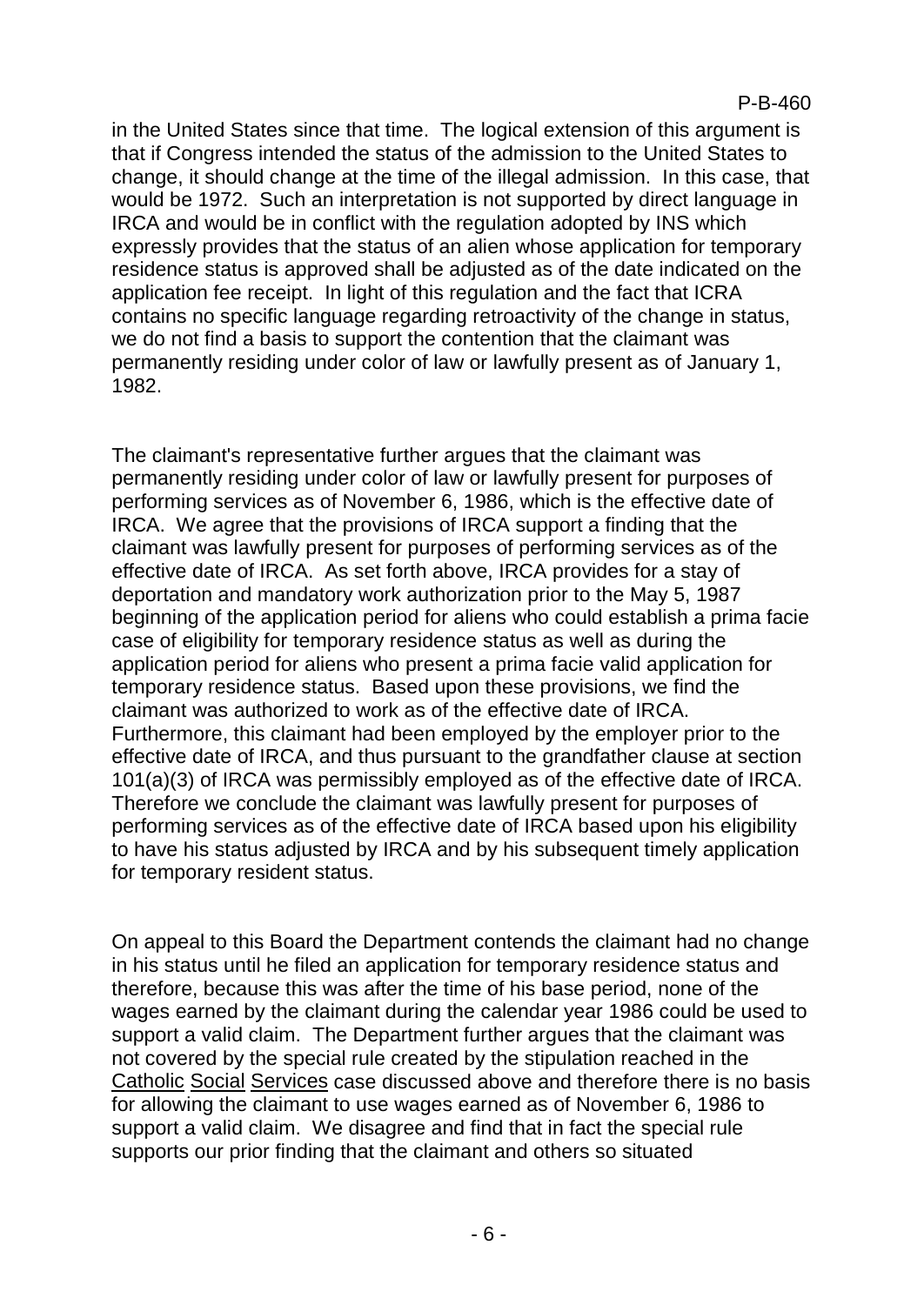#### P-B-460

were lawfully present for purposes of performing services as of November 6, 1986, based upon their eligibility to change their status as of that date and IRCA's mandate that such persons be granted authorization to engage in employment in the United States.

The Department contends that the special rule provisions are not applicable to this claimant as he was not a new hire during the special rule period. Had he been, the Department would concede that he was lawfully present for purposes of performing services and able to utilize base period wages as of November 6, 1986. The Department's argument is unacceptable for several reasons. The special rule was developed as a result of a stipulation for the entire class of aliens who could establish a prima facie case of eligibility for adjustment of status under IRCA. Clearly the claimant was in this class. It would be an absurd result to find that aliens who were new hires during the special rule period would be entitled to benefits that persons who were already employed would be denied. Our view is supported by INS publication M-274, Handbook for Employers, which states in provisions regarding the special rule that employers may hire or continue to employ employees who attest on the form I-9 that they have applied or intend to apply for legalization. Thus, persons such as the claimant who were already employed were covered by the special rule procedure. Further, such persons were not required to be employment-verified due to the grandfather clause at section 101(a)(3) of IRCA. In this case, the employer was not required to complete a form I-9 for the claimant as he was hired before IRCA became effective. We do not think that the claimant should be penalized for the employer's election not to complete a form I-9 on his behalf. Therefore, we reject the Department's contention.

In conclusion, we believe that the claimant is entitled to use wages earned after November 5, 1986 to establish a valid claim. As of November 6, 1986, the effective date of IRCA, the claimant was eligible to change his status had INS been able to implement IRCA. Also, the claimant's employer was not subject to prosecution for employing the claimant as of that date. Further, the claimant was work-authorized as of that date had he been apprehended by INS. The record in this case does not disclose when in the base period the claimant earned the wages upon which his claim is based. Accordingly, the matter must be remanded to the Department for computation of the amount of wages earned for the period from November 6 through December 31, 1986, and to determine whether those wages are sufficient to meet the requirements of section 1281 of the code.